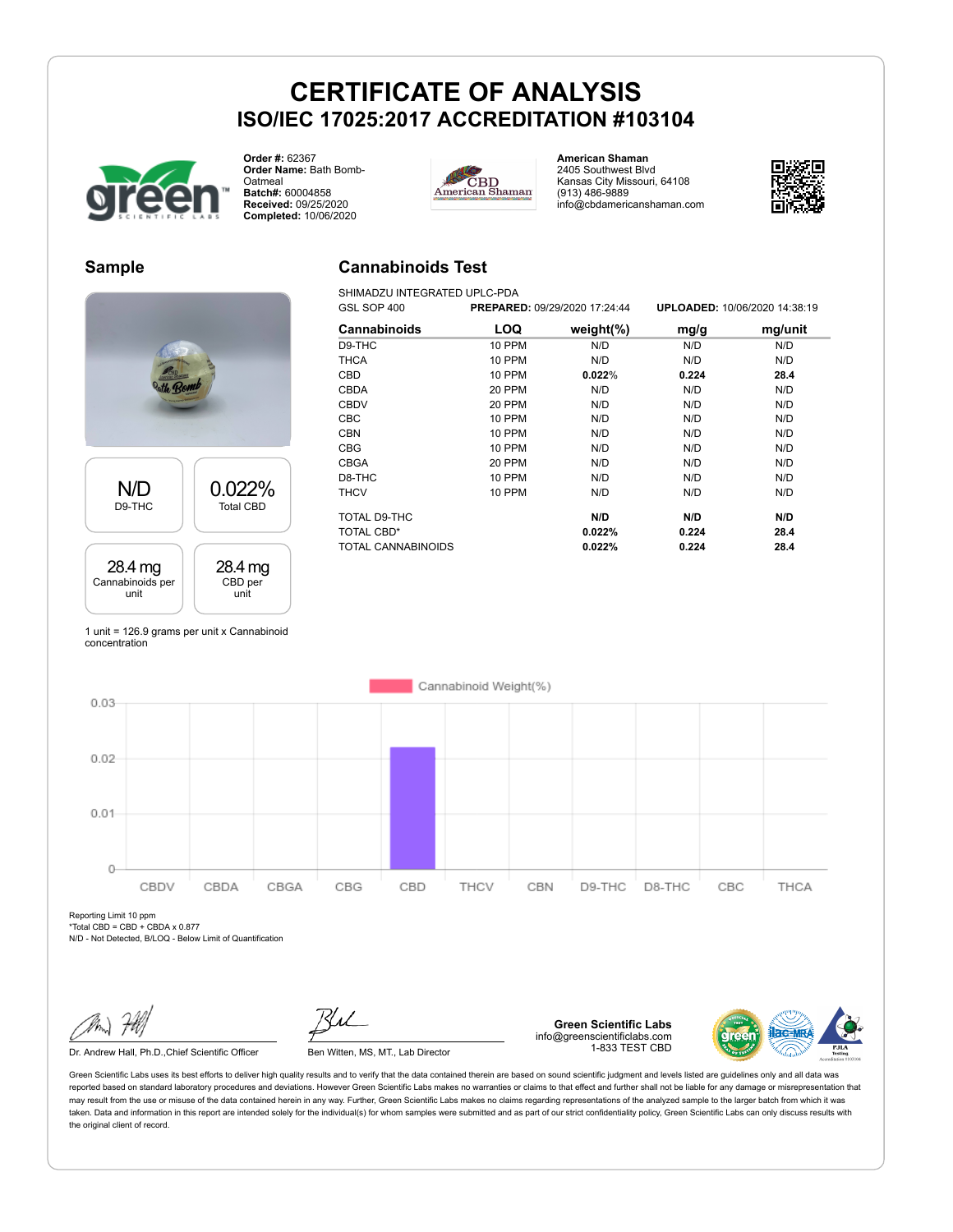

**TERPENES: TOTAL (0.000%)** Headspace GCMS - Shimadzu GCMS QP2020 with HS20

**Order #:** 62367 **Order Name:** Bath Bomb-**Oatmeal Batch#:** UTAH-60004857 **Received:** 09/25/2020 **Completed:** 10/06/2020



**American Shaman** 2405 Southwest Blvd Kansas City Missouri, 64108 (913) 486-9889 info@cbdamericanshaman.com



GSL SOP 404 **Prepared:** 09/29/2020 17:20:34 **Uploaded:** 09/30/2020 15:45:03

**Terpene Results (%) LOQ (%) LOD (%)**

#### **Terpenes Breakdown**

**Top Terpenes Results:**



#### **Tested for but not present:**

ALPHA-PINENE, CAMPHENE, BETA-MYRCENE, BETA-PINENE, 3-CARENE, ALPHA-TERPINENE, TRANS-BETA-OCIMENE, LIMONENE, P-CYMENE, CIS-BETA-OCIMENE, EUCALYPTOL, GAMMA.- TERPINENE, TERPINOLENE, LINALOOL, ISOPULEGOL, GERANIOL, CARYOPHYLLENE, HUMULENE, CIS-NEROLIDOL, TRANS-NEROLIDOL, GUAIOL, CARYOPHYLLENE OXIDE, ALPHA-BISABOLOL

Dr. Andrew Hall, Ph.D.,Chief Scientific Officer Ben Witten, MS, MT., Lab Director

**Green Scientific Labs** info@greenscientificlabs.com 1-833 TEST CBD

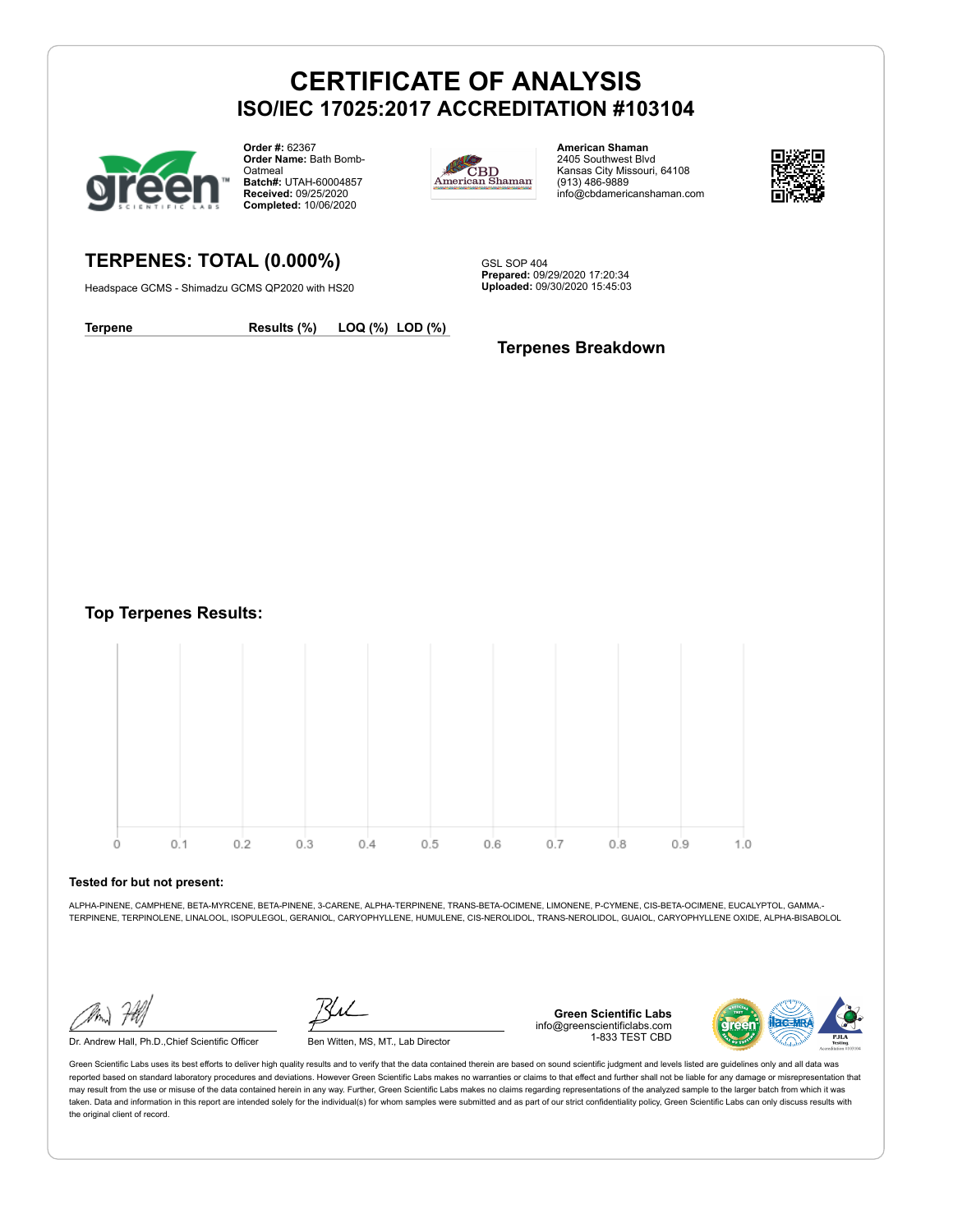

**Order #:** 62367 **Order Name:** Bath Bomb-**Oatmeal Batch#:** UTAH-60004857 **Received:** 09/25/2020 **Completed:** 10/06/2020



**American Shaman** 2405 Southwest Blvd Kansas City Missouri, 64108 (913) 486-9889 info@cbdamericanshaman.com



### **PESTICIDE ANALYSIS:**

GSL SOP 401 **PREPARED:** 09/29/2020 17:29:44 **UPLOADED:** 09/30/2020 16:12:05

GCMS-MS - Shimadzu GCMS-TQ8040

LCMS-MS - Shimadzu LCMS-8060

**Pesticide Action Level (ppm) Results (ppm) LOQ (ppm) LOD (ppm)** CAPTAN 0.700 N/D 0.003 0.001 CHLORDANE 0.100 N/D 0.003 0.001 CHLORFENAPYR 0.100 N/D 0.003 0.001 COUMAPHOS 0.100 N/D 0.003 0.001

| <b>Pesticide</b>     | <b>Action Level</b> | <b>Results</b> | LOQ   | LOD   |
|----------------------|---------------------|----------------|-------|-------|
|                      | (ppm)               | (ppm)          | (ppm) | (ppm) |
| <b>ABAMECTIN B1A</b> | 0.100               | N/D            | 0.005 | 0.001 |
| <b>ACEPHATE</b>      | 0.100               | N/D            | 0.001 | 0.001 |
| <b>ACEQUINOCYL</b>   | 0.100               | N/D            | 0.001 | 0.001 |
| <b>ACETAMIPRID</b>   | 0.100               | N/D            | 0.005 | 0.001 |
| <b>ALDICARB</b>      | 0.100               | N/D            | 0.005 | 0.001 |
| <b>AZOXYSTROBIN</b>  | 0.100               | N/D            | 0.001 | 0.001 |
| <b>BIFENAZATE</b>    | 0.100               | N/D            | 0.005 | 0.001 |
| <b>BIFENTHRIN</b>    | 3.000               | N/D            | 0.005 | 0.001 |
| <b>BOSCALID</b>      | 0.100               | N/D            | 0.005 | 0.001 |
| CARBARYL             | 0.500               | N/D            | 0.003 | 0.001 |
| CARBOFURAN           | 0.100               | N/D            | 0.001 | 0.001 |
| CHLORANTRANILIPROLE  | 10.000              | N/D            | 0.005 | 0.005 |
| <b>CHLORPYRIFOS</b>  | 0.100               | N/D            | 0.001 | 0.001 |
| <b>CLOFENTEZINE</b>  | 0.100               | N/D            | 0.001 | 0.001 |
| <b>DAMINOZIDE</b>    | 0.100               | N/D            | 0.005 | 0.001 |
| <b>DIAZINON</b>      | 0.100               | N/D            | 0.001 | 0.001 |
| <b>DICHLORVOS</b>    | 0.100               | N/D            | 0.005 | 0.001 |
| <b>DIMETHOATE</b>    | 0.100               | N/D            | 0.001 | 0.001 |
| <b>DIMETHOMORPH</b>  | 2.000               | N/D            | 0.005 | 0.001 |
| <b>ETHOPROPHOS</b>   | 0.100               | N/D            | 0.001 | 0.001 |
| <b>ETOFENPROX</b>    | 0.100               | N/D            | 0.001 | 0.001 |
| <b>ETOXAZOLE</b>     | 0.100               | N/D            | 0.010 | 0.005 |
| <b>FENHEXAMID</b>    | 0.100               | N/D            | 0.005 | 0.001 |
| <b>FENOXYCARB</b>    | 0.100               | N/D            | 0.005 | 0.001 |
| <b>FENPYROXIMATE</b> | 0.100               | N/D            | 0.001 | 0.001 |
| <b>FIPRONIL</b>      | 0.100               | N/D            | 0.003 | 0.001 |
| <b>FLONICAMID</b>    | 0.100               | N/D            | 0.025 | 0.010 |
| <b>FLUDIOXONIL</b>   | 0.100               | N/D            | 0.003 | 0.001 |
| <b>HEXYTHIAZOX</b>   | 0.100               | N/D            | 0.005 | 0.001 |
| <b>IMAZALIL</b>      | 0.100               | N/D            | 0.005 | 0.001 |

| Pesticide              | <b>Action Level</b><br>(ppm) | <b>Results</b><br>(ppm) | LOQ<br>(ppm) | <b>LOD</b><br>(ppm) |
|------------------------|------------------------------|-------------------------|--------------|---------------------|
| <b>IMIDACLOPRID</b>    | 5.000                        | N/D                     | 0.005        | 0.001               |
| <b>KRESOXIM-METHYL</b> | 0.100                        | N/D                     | 0.010        | 0.005               |
| <b>MALATHION</b>       | 0.500                        | N/D                     | 0.005        | 0.001               |
| METALAXYL              | 2.000                        | N/D                     | 0.001        | 0.001               |
| <b>METHIOCARB</b>      | 0.100                        | N/D                     | 0.005        | 0.001               |
| <b>METHOMYL</b>        | 1.000                        | N/D                     | 0.001        | 0.001               |
| <b>MEVINPHOS</b>       | 0.100                        | N/D                     | 0.001        | 0.001               |
| <b>MYCLOBUTANIL</b>    | 0.100                        | N/D                     | 0.005        | 0.001               |
| <b>NALED</b>           | 0.100                        | N/D                     | 0.005        | 0.001               |
| OXAMYL                 | 0.500                        | N/D                     | 0.001        | 0.001               |
| <b>PACLOBUTRAZOL</b>   | 0.100                        | N/D                     | 0.005        | 0.001               |
| <b>PERMETHRINS</b>     | 0.500                        | N/D                     | 0.005        | 0.001               |
| <b>PHOSMET</b>         | 0.100                        | N/D                     | 0.005        | 0.001               |
| <b>PIPERONYL</b>       | 3.000                        | N/D                     | 0.001        | 0.001               |
| <b>BUTOXIDE</b>        |                              |                         |              |                     |
| <b>PRALLETHRIN</b>     | 0.100                        | N/D                     | 0.005        | 0.005               |
| <b>PROPICONAZOLE</b>   | 0.100                        | N/D                     | 0.010        | 0.005               |
| <b>PROPOXUR</b>        | 0.100                        | N/D                     | 0.001        | 0.001               |
| <b>PYRETHRINS</b>      | 0.500                        | N/D                     | 0.005        | 0.005               |
| (PYRETHRIN I)          |                              |                         |              |                     |
| <b>PYRIDABEN</b>       | 0.100                        | N/D                     | 0.005        | 0.001               |
| <b>SPINETORAM</b>      | 0.100                        | N/D                     | 0.001        | 0.001               |
| SPINOSAD               | 0.100                        | N/D                     | 0.001        | 0.001               |
| <b>SPIROMESIFEN</b>    | 0.100                        | N/D                     | 0.005        | 0.001               |
| SPIROTETRAMAT          | 0.100                        | N/D                     | 0.001        | 0.001               |
| SPIROXAMINE            | 0.100                        | N/D                     | 0.001        | 0.001               |
| <b>TEBUCONAZOLE</b>    | 0.100                        | N/D                     | 0.005        | 0.001               |
| <b>THIACLOPRID</b>     | 0.100                        | N/D                     | 0.001        | 0.001               |
| <b>THIAMETHOXAM</b>    | 5.000                        | N/D                     | 0.001        | 0.001               |
| <b>TRIFLOXYSTROBIN</b> | 0.100                        | N/D                     | 0.001        | 0.001               |

N/D = Not Detected, A/LOQ = Above LOQ Level, B/LOQ = Below LOQ Level, B/LOD = Below LOD Level

| $\mathscr{W}_{m}$ | Fbb/ |
|-------------------|------|
|                   |      |

Dr. Andrew Hall, Ph.D.,Chief Scientific Officer Ben Witten, MS, MT., Lab Director

**Green Scientific Labs** info@greenscientificlabs.com 1-833 TEST CBD



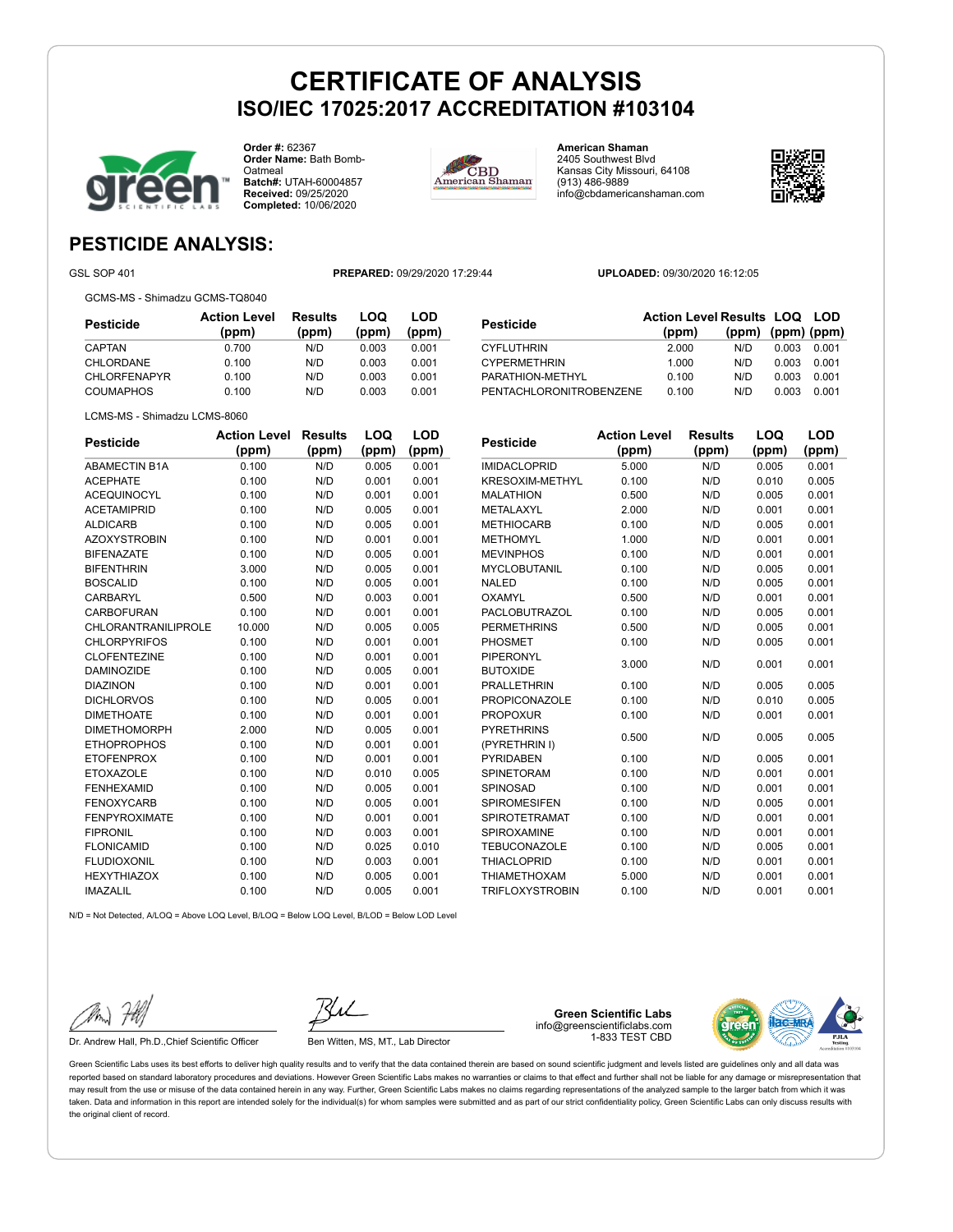

**Order #:** 62367 **Order Name:** Bath Bomb-**Oatmeal Batch#:** UTAH-60004857 **Received:** 09/25/2020 **Completed:** 10/06/2020



**American Shaman** 2405 Southwest Blvd Kansas City Missouri, 64108 (913) 486-9889 info@cbdamericanshaman.com



#### **RESIDUAL SOLVENTS:**

Headspace GCMS - Shimadzu GCMS QP2020 with HS20

GSL SOP 405 **Prepared:** 09/29/2020 21:47:00 **Uploaded:** 10/01/2020 12:39:20

| <b>Residual Solvent</b>   | <b>Action Level (ppm)</b> | Results (ppm) | LOQ (ppm) | LOD (ppm)   |
|---------------------------|---------------------------|---------------|-----------|-------------|
| 1,1-DICHLOROETHENE        | 8                         | N/D           | 0.63      | 0.63        |
| 1,2- DICHLOROETHANE       | $\overline{2}$            | N/D           | 0.12      | 0.02        |
| <b>ACETONE</b>            | 5,000                     | N/D           | 140       | 20          |
| <b>ACETONITRILE</b>       | 410                       | N/D           | 25        | 1           |
| <b>BENZENE</b>            |                           | N/D           |           | 0.5         |
| <b>BUTANE</b>             | 5,000                     | N/D           | 50        | 10          |
| CHLOROFORM                |                           | N/D           |           | 0.5         |
| CIS 1,2-DICHLOROETHENE    | 5                         | N/D           | 0.73      | 0.18        |
| <b>ETHANOL</b>            | 5,000                     | N/D           | 140       | 20          |
| ETHYL ACETATE             | 5,000                     | N/D           | 140       | 20          |
| ETHYL ETHER               | 5,000                     | N/D           | 140       | 20          |
| ETHYLENE OXIDE            |                           | N/D           | $\Omega$  | $\mathbf 0$ |
| <b>ISOPROPYL ALCOHOL</b>  | 5,000                     | N/D           | 140       | 20          |
| <b>METHANOL</b>           | 3,000                     | N/D           | 100       | 20          |
| <b>METHYLENE CHLORIDE</b> | 125                       | N/D           | 0.15      | 0.15        |
| N-HEPTANE                 | 5,000                     | N/D           | 140       | 20          |
| N-HEXANE                  | 290                       | N/D           | 18        | 10          |
| <b>PENTANE</b>            | 5,000                     | N/D           | 140       | 20          |
| <b>PROPANE</b>            | 5,000                     | N/D           | 20        |             |
| <b>TOLUENE</b>            | 890                       | N/D           | 53        |             |
| TRANS 1,2-DICHLOROETHENE  | 5                         | N/D           | 0.73      | 0.18        |
| <b>TRICHLOROETHENE</b>    |                           | N/D           |           | 0.5         |
| <b>XYLENES</b>            | 150                       | N/D           | 130       | 20          |

Dr. Andrew Hall, Ph.D., Chief Scientific Officer Ben Witten, MS, MT., Lab Director

**Green Scientific Labs** info@greenscientificlabs.com 1-833 TEST CBD

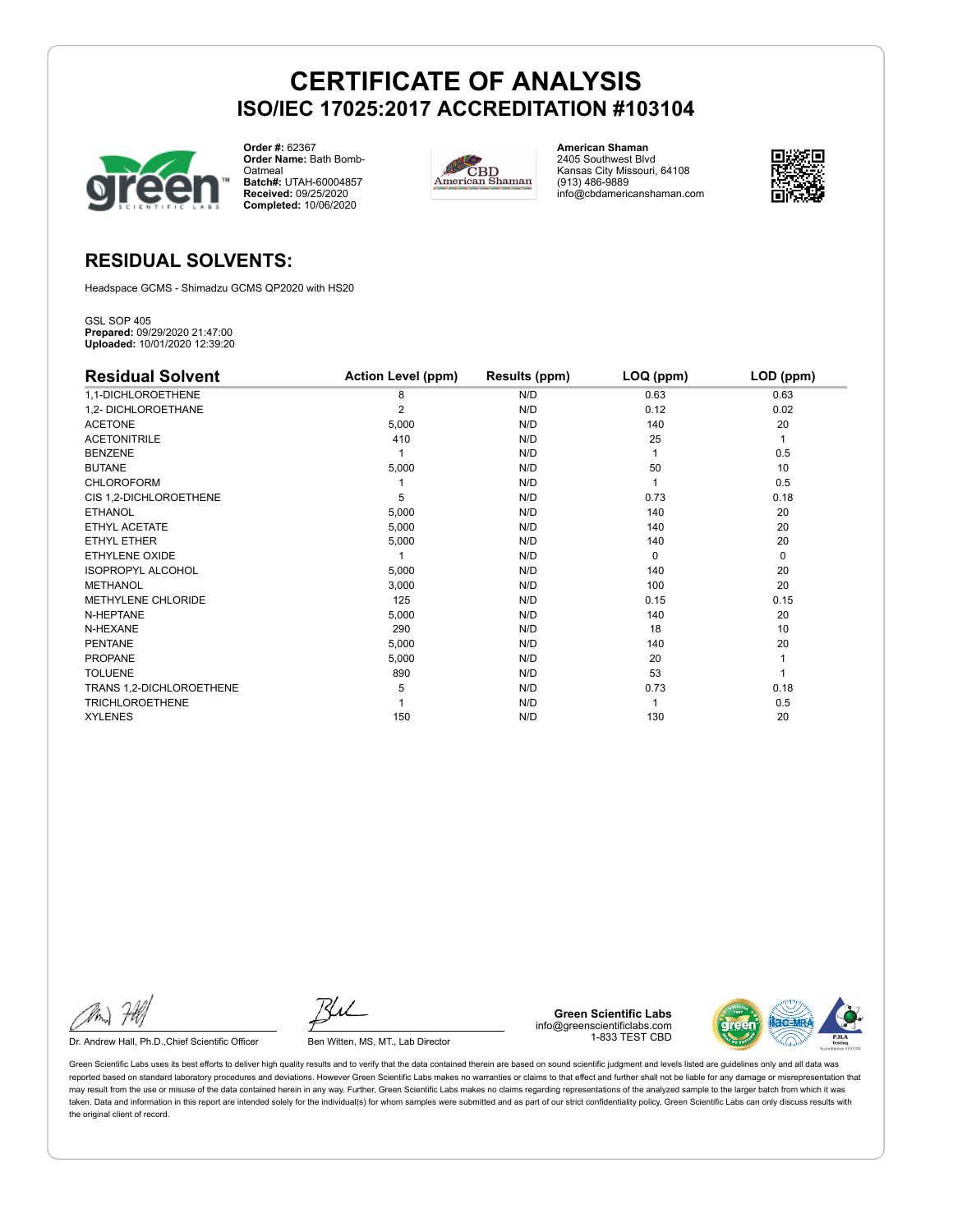

**Order #:** 62367 **Order Name:** Bath Bomb-**Oatmeal Batch#:** UTAH-60004857 **Received:** 09/25/2020 **Completed:** 10/06/2020



**American Shaman** 2405 Southwest Blvd Kansas City Missouri, 64108 (913) 486-9889 info@cbdamericanshaman.com



**Microbial Analysis** GSL SOP 406 **Uploaded:** 09/30/2020 21:33:33

### **Microbial Analysis:**

PCR - Agilent AriaMX

#### **MICROBIAL ANALYSIS:**

PCR - Agilent AriaMX

| Test                      | <b>SOP</b> | <b>Test Method</b> | <b>Device Used</b> | <b>LOD</b>                          | Allowable<br>Criteria         | <b>Actual Result Pass/Fail</b> |             |
|---------------------------|------------|--------------------|--------------------|-------------------------------------|-------------------------------|--------------------------------|-------------|
| ASPERGILLUS FUMIGATUS***  | 406.01     | USP 61/62+         | <b>ARIAMX PCR</b>  | 1 CFU/G**                           | DETECT/NOT<br><b>DETECTED</b> | <b>NOT DETECTED</b>            | <b>PASS</b> |
| ASPERGILLUS TERREUS***    | 406.01     | USP 61/62+         | <b>ARIAMX PCR</b>  | 1 CFU/G**                           | DETECT/NOT<br><b>DETECTED</b> | <b>NOT DETECTED</b>            | <b>PASS</b> |
| ASPERGILLUS FLAVUS***     | 406.01     | USP 61/62+         | <b>ARIAMX PCR</b>  | 1 CFU/G**                           | DETECT/NOT<br><b>DETECTED</b> | <b>NOT DETECTED</b>            | <b>PASS</b> |
| ASPERGILLUS NIGER***      | 406.01     | USP 61/62+         | <b>ARIAMX PCR</b>  | 1 CFU/G**                           | DETECT/NOT<br><b>DETECTED</b> | <b>NOT DETECTED</b>            | <b>PASS</b> |
| STEC E. COLI*             | 406.01     | USP 61/62+         | <b>ARIAMX PCR</b>  | 1 CFU/G**                           | DETECT/NOT<br><b>DETECTED</b> | <b>NOT DETECTED</b>            | <b>PASS</b> |
| SALMONELLA*               | 406.01     | USP 61/62+         | <b>ARIAMX PCR</b>  | 1 CFU/G**                           | DETECT/NOT<br><b>DETECTED</b> | <b>NOT DETECTED</b>            | <b>PASS</b> |
| TOTAL YEAST AND MOLD      | 406.01     | USP 61/62+         | <b>ARIAMX PCR</b>  | CFU/G BY<br><b>SAMPLE</b><br>TYPE** | 10,000 CFU/G                  | <b>NOT DETECTED</b>            | <b>PASS</b> |
| AEROBIC BACTERIA COUNT    | 406.01     | USP 61/62+         | <b>ARIAMX PCR</b>  | CFU/G BY<br><b>SAMPLE</b><br>TYPE** | 100,000 CFU/G                 | <b>NOT DETECTED</b>            | <b>PASS</b> |
| <b>ENTEROBACTERIACEAE</b> | 406.01     | USP 61/62+         | <b>ARIAMX PCR</b>  | CFU/G BY<br><b>SAMPLE</b><br>TYPE** | 1.000 CFU/G                   | <b>NOT DETECTED</b>            | <b>PASS</b> |
| <b>COLIFORM</b>           | 406.01     | USP 61/62+         | <b>ARIAMX PCR</b>  | CFU/G BY<br><b>SAMPLE</b><br>TYPE** | 1,000 CFU/G                   | <b>NOT DETECTED</b>            | <b>PASS</b> |

† USP 61 (enumeration of bacteria TAC, TYM, and ENT/Coliform), USP 62 (identifying specific species E.coli Aspergillus etc)

STEC and Salmonella run as Multiplex

\*\* CFU/g Calculation based on MIP/Extract matrix

\*\*\* Flavus = 2 Copies of DNA / Fumigatis = 2 Copies of DNA Niger = 20 Copies of DNA / Terrus = 10 copies of DNA

Dr. Andrew Hall, Ph.D., Chief Scientific Officer Ben Witten, MS, MT., Lab Director

**Green Scientific Labs** info@greenscientificlabs.com 1-833 TEST CBD